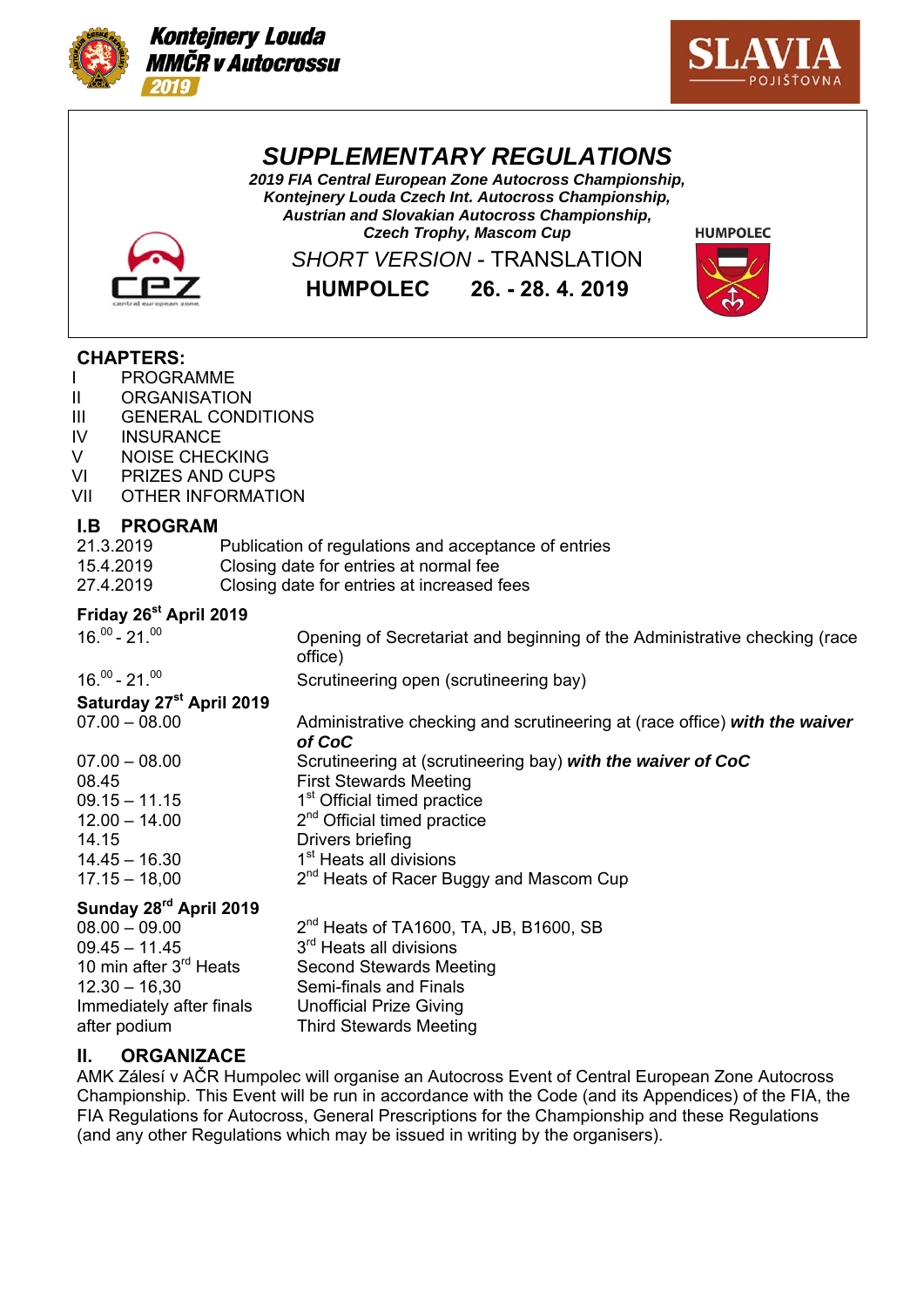#### **a) Organising Committee**

President: Mr. Josef Špaček

Members: Mr. Tomáš Baloun, Mrs. Jana Dománková, Mr. Petr Dušek, Mr. Dominik Hodač, Mr. Pavel Musil, Mrs. Jindřiška Průchová, Mr. Tomáš Smetana, Mr. Milan Šarovec jr., Mr. Milan Šarovec, Mr. Jan Štěpánik, Mr. Jiří Urban, Mr. Martin Žáček, Mrs. Radka Žáčková.

#### *Secretariat:*

AMK Zálesí v ACR Humpolec, Rozkoš 140, CZE-396 01 Humpolec Mobil: +420 777 655 290; e-mail: spacek.josef@seznam.cz

## **b) Officials**

| Chairman of the Stewards        |               | Mr. Milan Tejchman (CZE)                                 |  |  |
|---------------------------------|---------------|----------------------------------------------------------|--|--|
| Stewards                        |               | Mr. Jaroslav Vrtělka (CZE)                               |  |  |
|                                 |               | TBA                                                      |  |  |
| - Race Director                 |               | Mr. Milan Šarovec                                        |  |  |
| - Assistant clerk of the course |               | Mr. Martin Žáček                                         |  |  |
| - Secretary to the Stewards     |               | Ms. Jana Dománková                                       |  |  |
| - Chief scrutineer              |               | Mr. Jiří Urban                                           |  |  |
| - Chief timekeeper              |               | Mr. Miroslav Pleticha                                    |  |  |
| - Safety officer                |               | Mr. Tomáš Smetana                                        |  |  |
| - Chief medical officer         |               | Mr. Ludmila Vlachová M.D.                                |  |  |
| - Drivers' liaison officer      |               | Mr. Jiří Mareš                                           |  |  |
| - Press officer                 |               | Mr. Tomáš Baloun                                         |  |  |
| - Judges of fact                | - startline   | Mr. Jaroslav Šanda, Mr. Matyáš Kopic, Mr. Jakub Kořínek, |  |  |
|                                 |               | Ms. Veronika Bokůvková                                   |  |  |
|                                 | - false start | Mr. Dominik Hodač                                        |  |  |
|                                 | - finish      | Mr. Petr Kotlík                                          |  |  |
|                                 |               |                                                          |  |  |

## **c) Official Notice Board**

Official Notice Board will be located in the driver's paddock close to the buffet

## **III. GENERAL CONDITIONS**

This Competition will count for:

- The 2019 FIA Central European Zone Autocross Championship (TA, TA1600, JB, B1600, SB)

- Kontejnery Louda Czech Int. Autocross Championship (TA, JB, B1600, SB)
- Kontejnery Louda Czech Autocross Championship (D5, D6, RB125, RB250)
- Czech Trophy (D2, D6 Junior, RB160)
- Austrian and Slovak Championship
- MASCOM CUP (Kartcross)

## **a) Description of the Circuit**

| Place:         | Pojišťovna Slavia arena, Humpolec                                   |                                         |      |  |  |
|----------------|---------------------------------------------------------------------|-----------------------------------------|------|--|--|
| Tel∴           | +420 565 537 305                                                    |                                         |      |  |  |
| Length:        | 805 m                                                               | Width of Start:                         | 20 m |  |  |
| Maximum width: | 16 m                                                                | Minimum width:                          | 11 m |  |  |
| Location:      | on the right from road Nr. 34, direction Humpolec - Havlíčkův Brod. |                                         |      |  |  |
|                |                                                                     | (GPS: 49°32'15.493''N, 15°22'26.384''E) |      |  |  |

## **b) Entry Forms - Entries**

Anybody wishing to take part in the event must send the attached entry form duly completed to the secretariat until the 15<sup>th</sup> April 2019 at 24h00: Automoto klub Zálesí v AČR Humpolec

Rozkoš 140, CZE-396 01 Humpolec

mob: +420 777 655 290, e-mail: spacek.josef@seznam.cz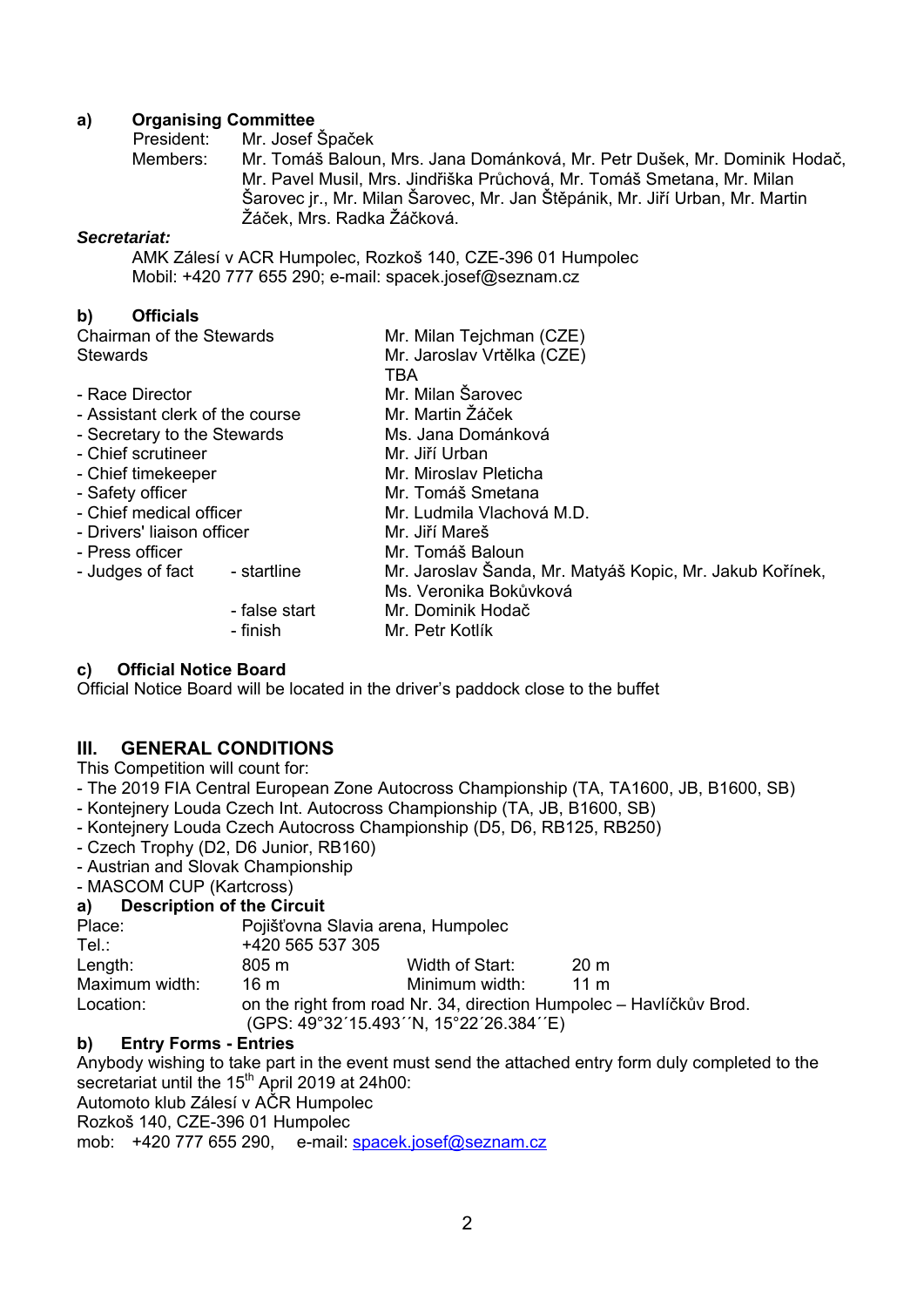# **c) Entry Fees**

- 1<sup>st</sup> closing date of entries: CZK 2.900 (120€) for each car, Racer Buggy CZK 2.300 (95€)
- $2^{nd}$  closing date of entries: CZK 5.500 (220€) for each car, Racer Buggy–CZK 4.000 (160€)
- 20 € paddock fee

## **Entry fee has to be paid in closing date of entries latest.**

**620252399/0800, var. symbol: no. of driver´s licence, driver´s name, division, st. no.** 

The Confirmation of payment will be handled during administrative checking.

As the entry form from the Driver and the confirmation of the acceptance from the organiser is considered as a contract, the Driver, not coming to the Competition, has to apologise giving the reason as soon as possible.

## **Entry fee has to be paid before closing date of entries**:

- $\bullet$  **15. 4. 2019,** 1<sup>st</sup> closing date of entries
- $\bullet$  **27. 4. 2019,**  $2^{nd}$  closing date of entries

## **d)** Entry fees may be refunded only:

- to candidates who are not accepted
- in the case of the Competition not taking place,
- if the Competitor withdraws his entry no later than the Monday before the Competition. If the withdrawal is announced to the organiser between that Monday and the opening of the administrative checking, 50% only of the entry fee will be refunded.

# **IV. INSURANCE**

## **a) Insurance coverage of the organiser**

The Autoklub CR concluded with "Kooperativa pojišťovna, a.s." – Vienna Insurance Group, through the company PLATINUM Consulting s.r.o., the frame insurance contract No. 7721116973 on insurance of liability of the organiser for damage caused to the others in connection with a sport enterprise up to the sum of CZK 10.000.000.

## **b) Insurance of competitors and drivers**

The part of the frame insurance contract No. 7721116973 is insurance of cars of the participants against damages caused to third persons up to the sum of CZK 10.000.000 per one insurance event with co-participation of CZK 5.000. Any damage below CZK 5.000 will be paid by the driver who caused the damage; damages above CZK 5.000 will be paid by the insurance company without any coparticipation of the insured. However the insurance does not cover liability for the damages caused by event participant that the competitors cause each other in the course of sport event.

**c)** Each driver is obliged to conclude his personal injury insurance and to present a proof on request the administrative checking. The insurance of foreign drivers must include coverage of costs for possible medical treatment in the CR.

# **V. NOISE CHECKING**

For all cars, a limit of 100 dB is imposed.

# **Vl. PRIZES AND CUPS**

The podium ceremony on the circuit will be held immediately after the races. The winners of the  $1<sup>st</sup>$ ,  $2<sup>nd</sup>$ and 3rd prizes will follow an instruction of the marshals. Failure to attend this ceremony will be penalized by the loss of any monetary award / benefit associated with the corresponding position at the end of the race.

# **VlI. OTHER INFORMATION**

# **a) Protests - Appeals**

All protests will be lodged in accordance with the Code.

All protests must be made in writing and handed to the Clerk of the Course or his assistant, or in their absence any of the Stewards of the meeting, together with the sum of  $\epsilon$  460. If the protest requires the dismantling and re-assembly of different parts of a car, the claimant must make a deposit of  $\epsilon$  10000 maximum.